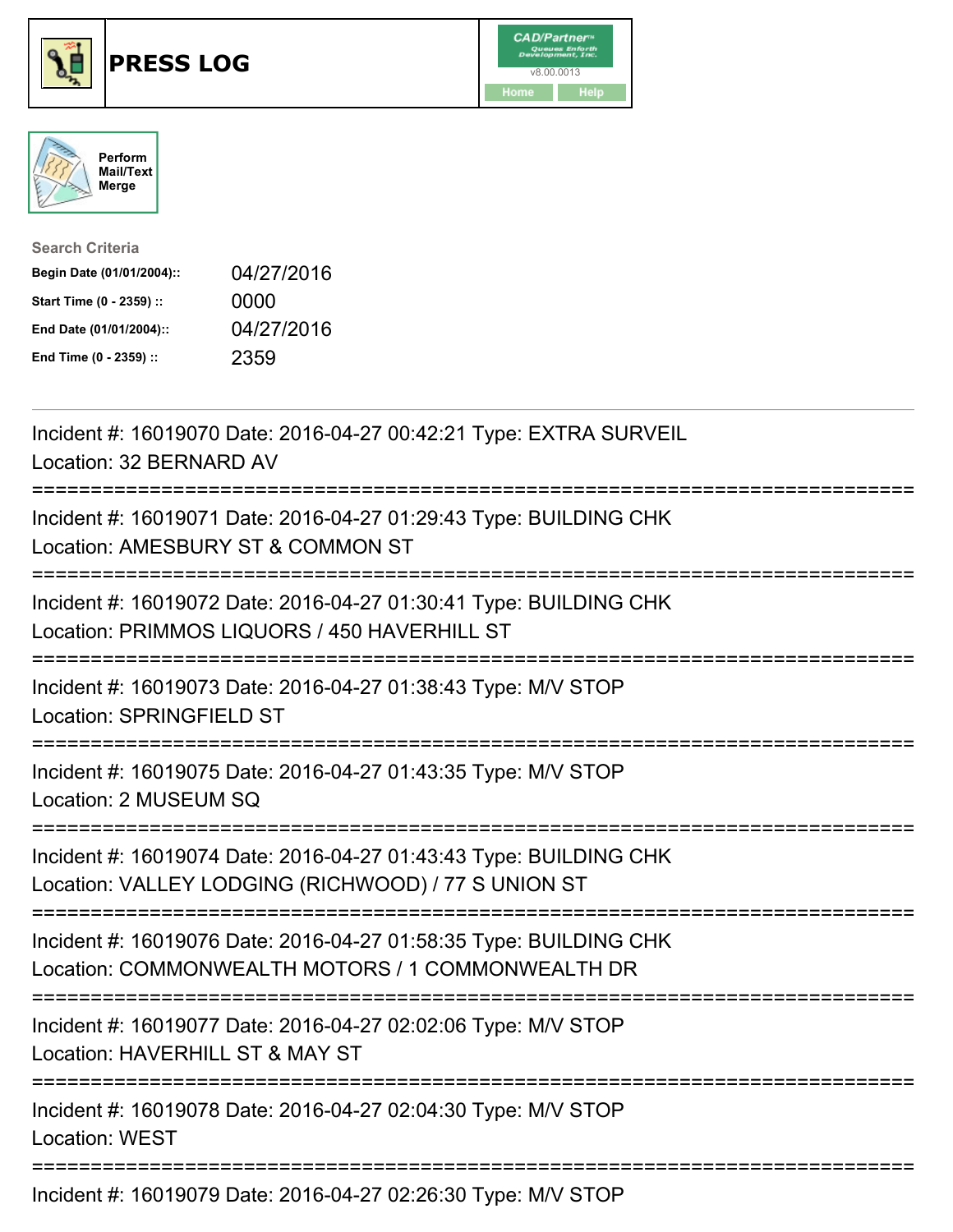| Location: BROADWAY & CROSS ST<br>=========================                                                       |
|------------------------------------------------------------------------------------------------------------------|
| Incident #: 16019080 Date: 2016-04-27 03:04:01 Type: BUILDING CHK<br>Location: 1 MARKET ST                       |
| Incident #: 16019081 Date: 2016-04-27 03:24:28 Type: UNWANTEDGUEST<br><b>Location: 45 AUBURN ST</b>              |
| Incident #: 16019082 Date: 2016-04-27 03:45:36 Type: ALARM/BURG<br>Location: 231 BROADWAY                        |
| Incident #: 16019083 Date: 2016-04-27 04:03:21 Type: BUILDING CHK<br>Location: PEST CONTROL / 473 BROADWAY       |
| Incident #: 16019084 Date: 2016-04-27 04:04:34 Type: BUILDING CHK<br>Location: 205 BROADWAY                      |
| Incident #: 16019085 Date: 2016-04-27 04:04:59 Type: BUILDING CHK<br>Location: STARZ MULTISERVICE / 253 BROADWAY |
| Incident #: 16019086 Date: 2016-04-27 04:07:25 Type: NOISE ORD<br>Location: 50 PARK ST FL 2                      |
| Incident #: 16019087 Date: 2016-04-27 04:08:32 Type: M/V STOP<br>Location: LEBANON ST & WHITE ST                 |
| Incident #: 16019088 Date: 2016-04-27 04:23:21 Type: M/V STOP<br>Location: 113 S UNION ST                        |
| Incident #: 16019089 Date: 2016-04-27 04:25:43 Type: BUILDING CHK<br>Location: 111 S UNION ST                    |
| Incident #: 16019090 Date: 2016-04-27 04:26:11 Type: BUILDING CHK<br>Location: 182 PROSPECT ST                   |
| Incident #: 16019091 Date: 2016-04-27 05:54:28 Type: AUTO ACC/UNK PI<br>Location: BAILEY ST & PHILLIPS ST        |
| Incident #: 16019092 Date: 2016-04-27 06:10:47 Type: UNWANTEDGUEST<br>Location: 49 BLANCHARD ST                  |
| Incident #: 16019093 Date: 2016-04-27 07:01:52 Type: AUTO ACC/NO PI                                              |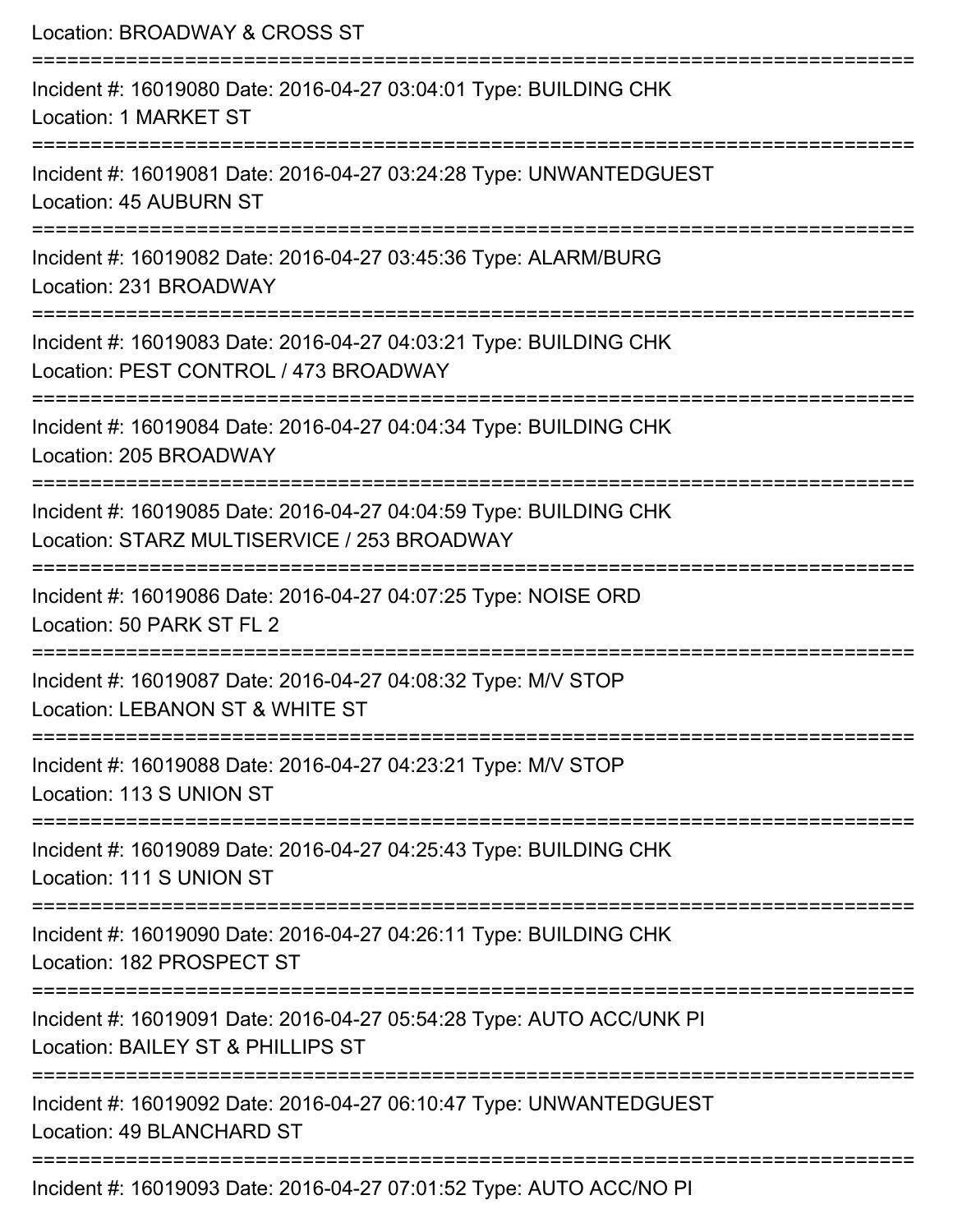| Incident #: 16019094 Date: 2016-04-27 07:09:47 Type: M/V STOP<br>Location: BROADWAY & TREMONT ST        |
|---------------------------------------------------------------------------------------------------------|
| Incident #: 16019095 Date: 2016-04-27 07:12:36 Type: CLOSE STREET<br>Location: HAMPSHIRE ST & MYRTLE ST |
| Incident #: 16019096 Date: 2016-04-27 07:17:54 Type: PARK & WALK<br>Location: 0 BROADWAY                |
| Incident #: 16019097 Date: 2016-04-27 07:26:12 Type: ALARM/BURG<br>Location: 59 GREENWOOD ST            |
| Incident #: 16019098 Date: 2016-04-27 07:31:38 Type: TOW OF M/V<br><b>Location: PROSPECT ST</b>         |
| Incident #: 16019099 Date: 2016-04-27 07:49:37 Type: CLOSE STREET<br>Location: CHESTER ST & CLIFTON ST  |
| Incident #: 16019100 Date: 2016-04-27 08:00:11 Type: CLOSE STREET<br>Location: AVON ST & JACKSON ST     |
| Incident #: 16019101 Date: 2016-04-27 08:02:20 Type: M/V STOP<br>Location: MERRIMACK ST & S UNION ST    |
| Incident #: 16019102 Date: 2016-04-27 08:03:23 Type: M/V STOP<br>Location: AMESBURY ST & CANAL ST       |
| Incident #: 16019103 Date: 2016-04-27 08:14:26 Type: ASSSIT OTHER PD<br>Location: 276 HAMPSHIRE ST      |
| Incident #: 16019104 Date: 2016-04-27 08:22:08 Type: MEDIC SUPPORT<br>Location: 165 CRAWFORD ST         |
| Incident #: 16019105 Date: 2016-04-27 08:33:52 Type: A&B PAST<br>Location: 204 S UNION ST               |
| Incident #: 16019106 Date: 2016-04-27 08:43:13 Type: DISTURBANCE<br>Location: 99 WINTHROP AV            |
| Incident #: 16019107 Date: 2016-04-27 09:00:28 Type: WARRANT SERVE                                      |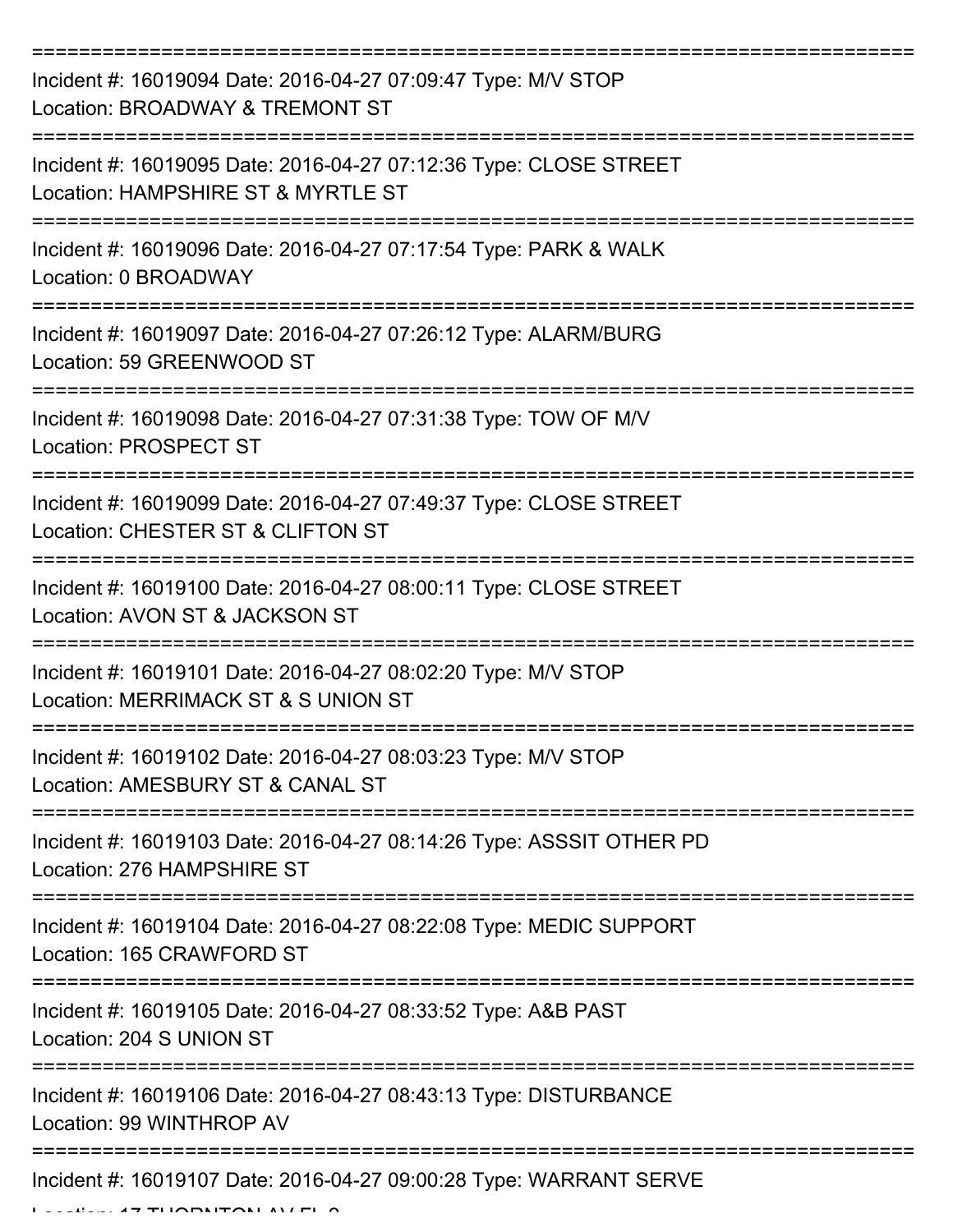| Incident #: 16019108 Date: 2016-04-27 09:29:12 Type: M/V STOP<br>Location: FRONT ST & S BROADWAY         |
|----------------------------------------------------------------------------------------------------------|
| Incident #: 16019109 Date: 2016-04-27 09:31:44 Type: ALARM/BURG<br>Location: REVES RESD / 207 BAILEY ST  |
| Incident #: 16019110 Date: 2016-04-27 09:33:29 Type: 209A/SERVE<br>Location: 10 SARGENT ST               |
| Incident #: 16019111 Date: 2016-04-27 09:40:32 Type: ALARM/BURG<br>Location: CARR RESD / 12 B STEVENS ST |
| Incident #: 16019112 Date: 2016-04-27 09:46:28 Type: 209A/SERVE<br>Location: 35 SWAN ST                  |
| Incident #: 16019113 Date: 2016-04-27 09:47:05 Type: NOTIFICATION<br>Location: 80 PARK ST                |
| Incident #: 16019115 Date: 2016-04-27 09:51:09 Type: CK WELL BEING<br>Location: 401 CANAL ST #4          |
| Incident #: 16019114 Date: 2016-04-27 09:53:19 Type: FIGHT<br>Location: MCDONALDS / 50 BROADWAY          |
| Incident #: 16019116 Date: 2016-04-27 09:59:31 Type: MAL DAMAGE<br>Location: 181 ARLINGTON ST            |
| Incident #: 16019117 Date: 2016-04-27 10:01:04 Type: COURT DOC SERVE<br>Location: 6 HOBSON ST            |
| Incident #: 16019118 Date: 2016-04-27 10:02:34 Type: 209A/SERVE<br>Location: 31 POPLAR ST                |
| Incident #: 16019119 Date: 2016-04-27 10:04:22 Type: TOW OF M/V<br>Location: 550 BROADWAY                |
| Incident #: 16019120 Date: 2016-04-27 10:07:17 Type: 209A/SERVE<br>Location: 163 PARK ST                 |
| Incident #: 16019121 Date: 2016-04-27 10:12:49 Type: 209A/SERVE                                          |

Location: 15 NEL CON CT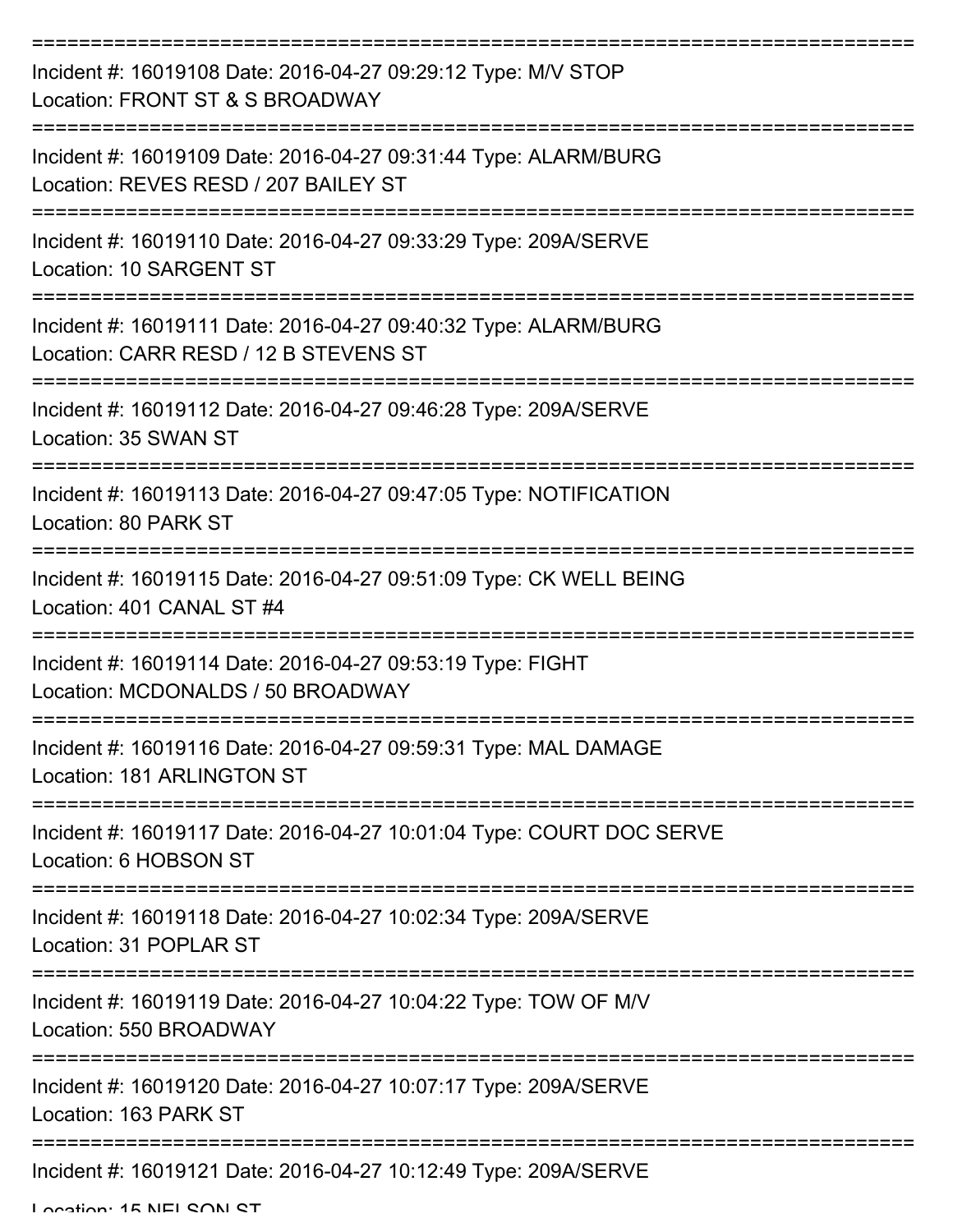| Incident #: 16019122 Date: 2016-04-27 10:23:03 Type: TOW OF M/V<br>Location: 550 BROADWAY                         |
|-------------------------------------------------------------------------------------------------------------------|
| Incident #: 16019123 Date: 2016-04-27 10:26:39 Type: STOL/MV/PAS<br>Location: 198 JACKSON ST<br>================= |
| Incident #: 16019124 Date: 2016-04-27 10:28:47 Type: THREATS<br>Location: 2 APPLETON ST                           |
| Incident #: 16019125 Date: 2016-04-27 10:29:34 Type: 209A/SERVE<br>Location: 649 ESSEX ST                         |
| Incident #: 16019126 Date: 2016-04-27 10:34:33 Type: CK WELL BEING<br>Location: 101 GREENWOOD ST FL 2ND           |
| Incident #: 16019127 Date: 2016-04-27 10:41:07 Type: WARRANT SERVE<br>Location: 31 FAIRMONT ST                    |
| Incident #: 16019128 Date: 2016-04-27 10:48:31 Type: M/V STOP<br>Location: 65 PARK ST                             |
| Incident #: 16019129 Date: 2016-04-27 10:51:53 Type: COURT DOC SERVE<br>Location: 201 BAILEY ST                   |
| Incident #: 16019130 Date: 2016-04-27 10:53:54 Type: INVESTIGATION<br>Location: 102 PARK ST                       |
| Incident #: 16019131 Date: 2016-04-27 11:09:39 Type: TOW OF M/V<br>Location: APPLETON ST & ESSEX ST               |
| Incident #: 16019132 Date: 2016-04-27 11:11:53 Type: TOW OF M/V<br>Location: 58 CROSBY ST                         |
| Incident #: 16019133 Date: 2016-04-27 11:13:23 Type: LIC PLATE STO<br>Location: 11 SUMMER ST                      |
| Incident #: 16019134 Date: 2016-04-27 11:13:58 Type: M/V STOP<br>Location: 196 LAWRENCE ST                        |
| Incident #: 16019135 Date: 2016-04-27 11:16:16 Type: WARRANT SERVE<br>Location: 10 LEROY AV                       |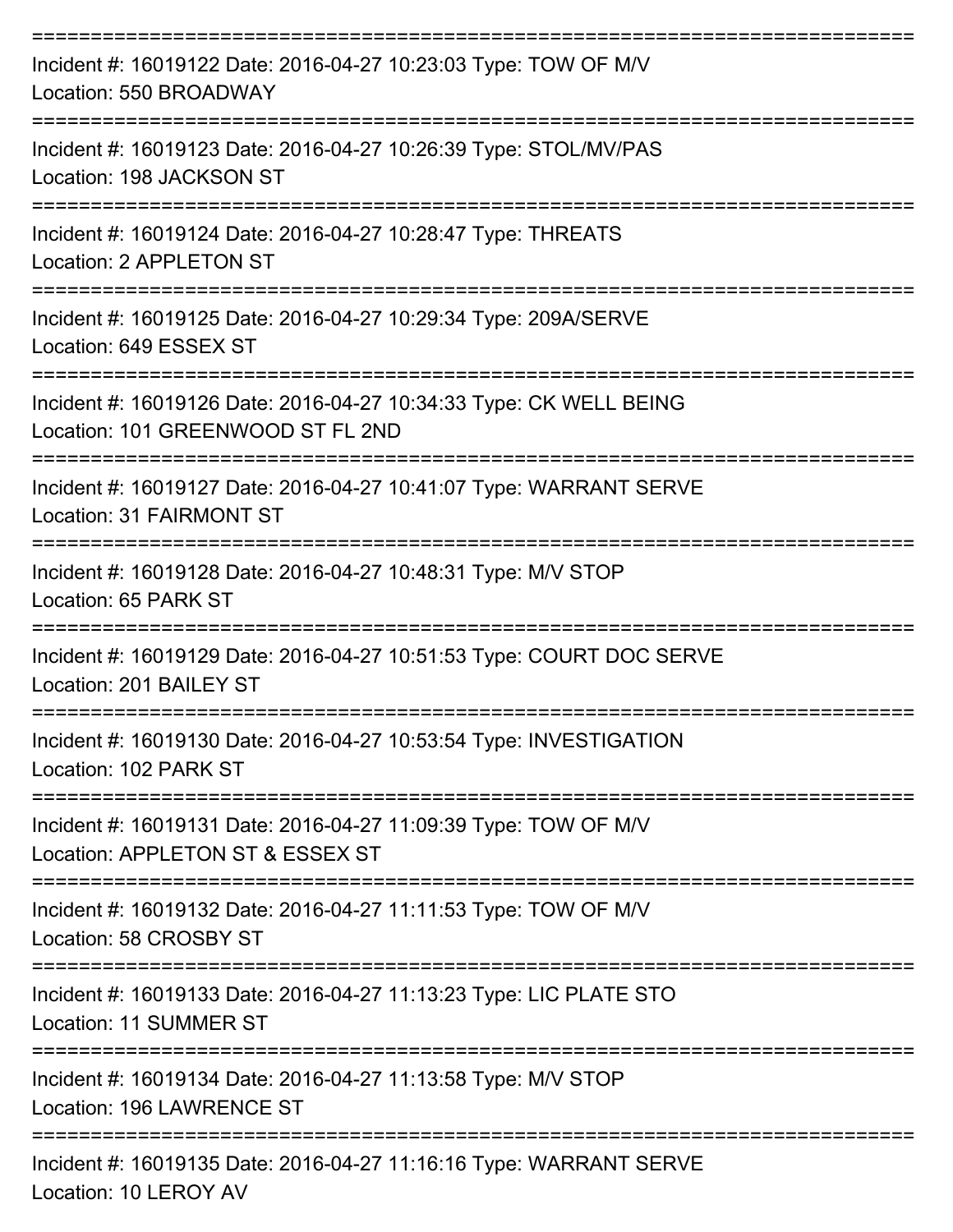| Incident #: 16019138 Date: 2016-04-27 11:29:11 Type: SUS PERS/MV<br>Location: WINTHROP AV & DEN ROCK PARK                 |
|---------------------------------------------------------------------------------------------------------------------------|
| Incident #: 16019137 Date: 2016-04-27 11:29:53 Type: LARCENY/PAST<br>Location: 170 MAY ST<br>---------                    |
| Incident #: 16019136 Date: 2016-04-27 11:30:43 Type: INVESTIGATION<br>Location: 62 HAMPSHIRE ST #1A                       |
| Incident #: 16019139 Date: 2016-04-27 11:36:21 Type: M/V STOP<br><b>Location: MEDFORD ST</b>                              |
| Incident #: 16019140 Date: 2016-04-27 11:46:55 Type: INVESTIGATION<br>Location: 64 NESMITH ST                             |
| Incident #: 16019141 Date: 2016-04-27 12:03:14 Type: M/V STOP<br>Location: BRADFORD ST & BROADWAY<br>-------------------- |
| Incident #: 16019142 Date: 2016-04-27 12:09:46 Type: M/V STOP<br>Location: 165 S UNION ST                                 |
| Incident #: 16019143 Date: 2016-04-27 12:13:30 Type: AUTO ACC/NO PI<br>Location: ABBOTT ST & PARKER ST                    |
| Incident #: 16019144 Date: 2016-04-27 12:14:48 Type: MAL DAMAGE<br>Location: 205 BROADWAY                                 |
| Incident #: 16019146 Date: 2016-04-27 12:15:07 Type: CK WELL BEING<br>Location: 3 KATHERINE ST                            |
| Incident #: 16019145 Date: 2016-04-27 12:15:44 Type: TOW OF M/V<br>Location: 272 LAWRENCE ST                              |
| Incident #: 16019147 Date: 2016-04-27 12:17:20 Type: MV/BLOCKING<br>Location: DESIGN WOODWORKING / 530 ESSEX ST           |
| Incident #: 16019148 Date: 2016-04-27 12:29:26 Type: ALARMS<br>Location: 35 INMAN ST                                      |
| Incident #: 16019149 Date: 2016-04-27 12:32:32 Type: PARK & WALK<br>Location: BRADFORD ST & BROADWAY                      |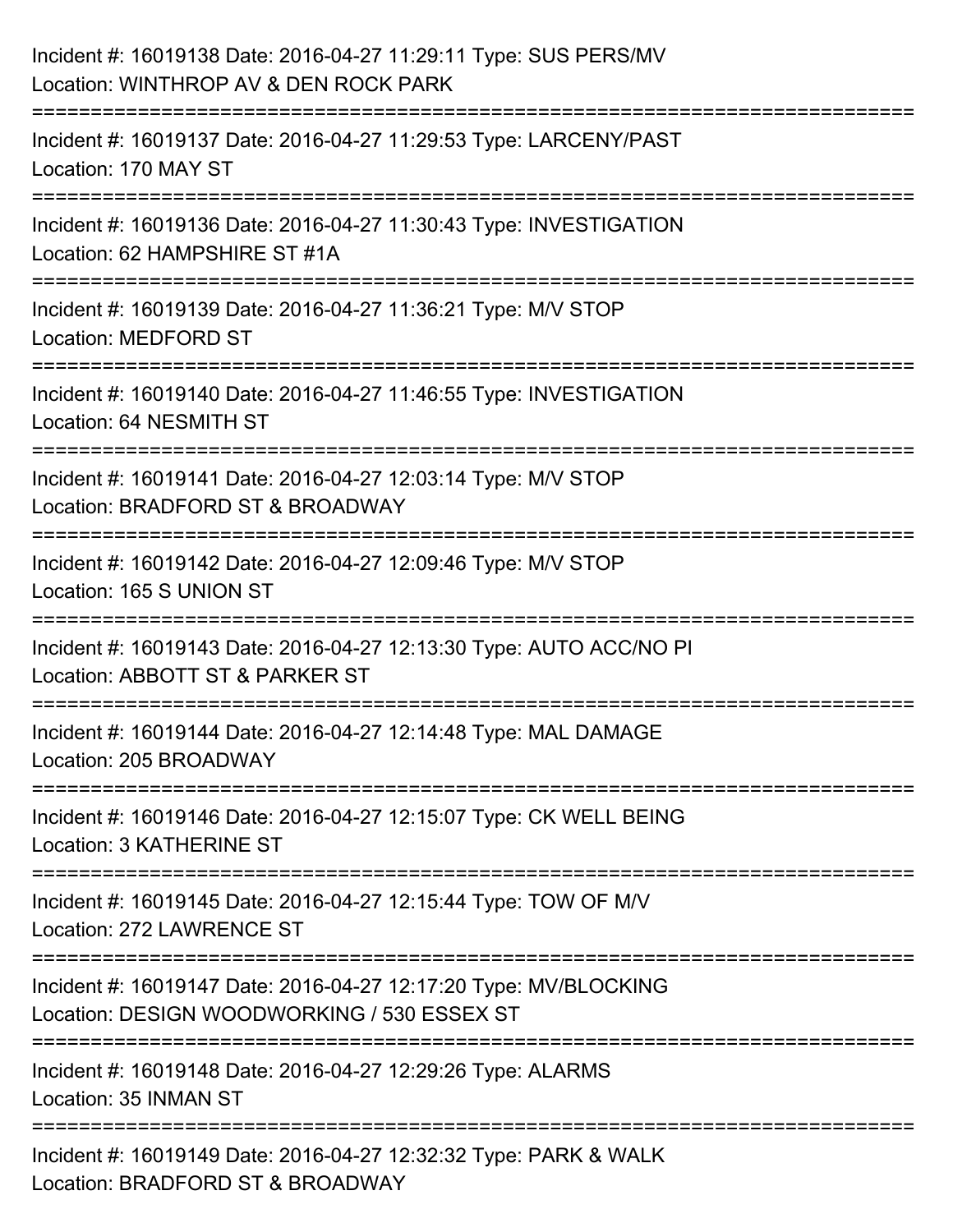| Incident #: 16019150 Date: 2016-04-27 12:36:05 Type: SUS PERS/MV<br>Location: HIGHLAWN AV & SUNRAY ST                                     |
|-------------------------------------------------------------------------------------------------------------------------------------------|
| Incident #: 16019152 Date: 2016-04-27 12:40:28 Type: UNKNOWN PROB<br>Location: 2 MUSEUM SQ #APT 503                                       |
| Incident #: 16019151 Date: 2016-04-27 12:40:55 Type: 209A/SERVE<br>Location: 364 ANDOVER ST                                               |
| Incident #: 16019153 Date: 2016-04-27 12:42:57 Type: RECOV/STOL/MV<br>Location: 34 WOODLAND ST                                            |
| Incident #: 16019154 Date: 2016-04-27 12:47:15 Type: COURT DOC SERVE<br>Location: 59 W LAUREL ST                                          |
| Incident #: 16019155 Date: 2016-04-27 12:49:19 Type: M/V STOP<br><b>Location: MARSTON ST</b>                                              |
| Incident #: 16019156 Date: 2016-04-27 12:52:00 Type: COURT DOC SERVE<br>Location: 36 E LAUREL ST                                          |
| Incident #: 16019157 Date: 2016-04-27 12:58:36 Type: 209A/SERVE<br>Location: 73 EXETER ST                                                 |
| Incident #: 16019158 Date: 2016-04-27 13:09:35 Type: 209A/SERVE<br>Location: 29 KENT ST                                                   |
| Incident #: 16019159 Date: 2016-04-27 13:13:27 Type: M/V STOP<br>Location: E HAVERHILL ST & PROSPECT ST<br>------------------------------ |
| Incident #: 16019160 Date: 2016-04-27 13:16:22 Type: NOTIFICATION<br>Location: 87 SARATOGA ST                                             |
| Incident #: 16019161 Date: 2016-04-27 13:21:05 Type: COURT DOC SERVE<br>Location: 18 GREENFIELD ST                                        |
| Incident #: 16019162 Date: 2016-04-27 13:21:57 Type: M/V STOP<br>Location: FRANKLIN ST & LOWELL ST                                        |
| Incident #: 16019163 Date: 2016-04-27 13:25:35 Type: KEEP PEACE<br>Location: 70 N PARISH RD                                               |

===========================================================================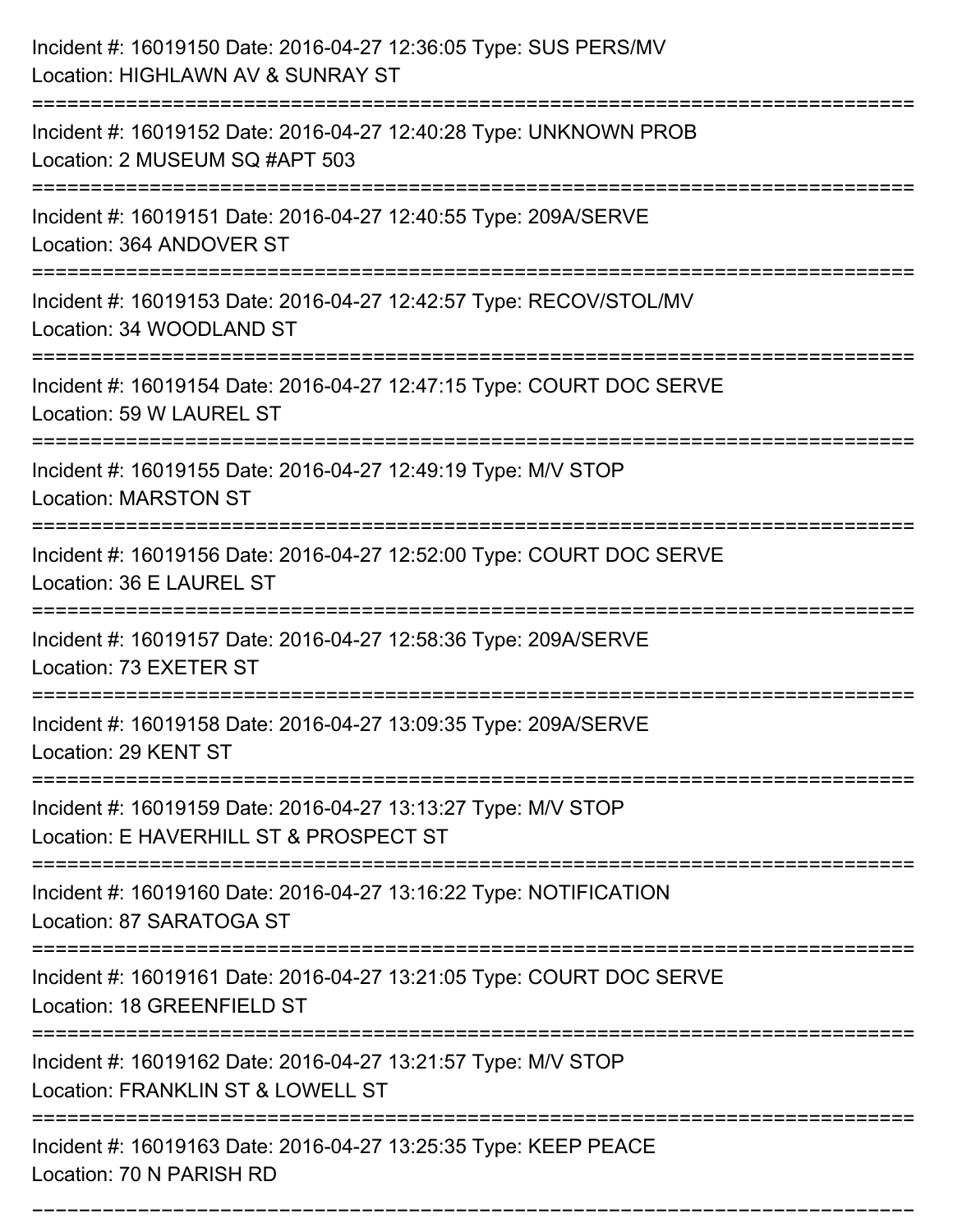| Incident #: 16019164 Date: 2016-04-27 13:32:49 Type: MV/BLOCKING<br>Location: 473 HAMPSHIRE ST        |
|-------------------------------------------------------------------------------------------------------|
| Incident #: 16019165 Date: 2016-04-27 13:37:01 Type: M/V STOP<br>Location: CAMBRIDGE ST & S UNION ST  |
| Incident #: 16019166 Date: 2016-04-27 13:50:58 Type: 209A/SERVE<br>Location: 59 BROOKFIELD ST         |
| Incident #: 16019167 Date: 2016-04-27 13:54:00 Type: M/V STOP<br>Location: CAMBRIDGE ST & WINTHROP AV |
| Incident #: 16019168 Date: 2016-04-27 14:03:19 Type: INVESTIGATION<br>Location: 3 LEA ST FL 3RD FL    |
| Incident #: 16019169 Date: 2016-04-27 14:04:07 Type: COURT DOC SERVE<br>Location: 59 WEST ST          |
| Incident #: 16019171 Date: 2016-04-27 14:06:26 Type: COURT DOC SERVE<br>Location: 36 E LAUREL ST      |
| Incident #: 16019170 Date: 2016-04-27 14:06:32 Type: M/V STOP<br>Location: DRACUT ST & S BROADWAY     |
| Incident #: 16019172 Date: 2016-04-27 14:09:42 Type: M/V STOP<br>Location: BENNETT ST & WATER ST      |
| Incident #: 16019173 Date: 2016-04-27 14:10:50 Type: 209A/SERVE<br>Location: 145 HAVERHILL ST         |
| Incident #: 16019174 Date: 2016-04-27 14:15:20 Type: INVEST CONT<br>Location: 616 ESSEX ST            |
| Incident #: 16019175 Date: 2016-04-27 14:16:34 Type: M/V STOP<br>Location: LENOX ST & S BROADWAY      |
| Incident #: 16019176 Date: 2016-04-27 14:17:26 Type: M/V STOP<br>Location: HAVERHILL ST & WEST ST     |
| Incident #: 16019177 Date: 2016-04-27 14:20:21 Type: TOW OF M/V<br>Location: APPLETON ST & METHUEN ST |
|                                                                                                       |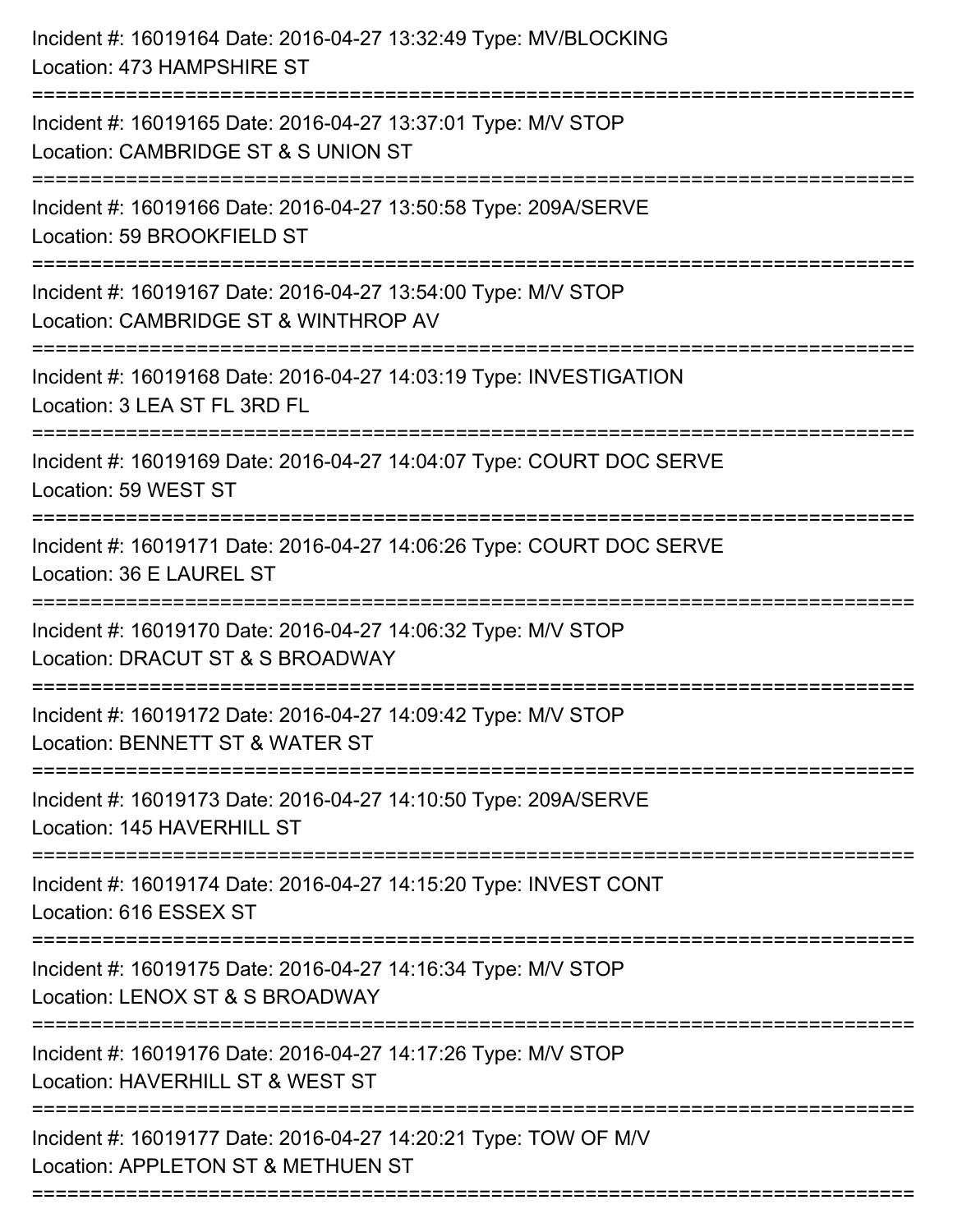Location: 175 MARKET ST

| Incident #: 16019179 Date: 2016-04-27 14:25:36 Type: M/V STOP<br><b>Location: GLENN ST</b>                          |
|---------------------------------------------------------------------------------------------------------------------|
| Incident #: 16019180 Date: 2016-04-27 14:27:50 Type: CK WELL BEING<br>Location: 800 ESSEX ST                        |
| Incident #: 16019181 Date: 2016-04-27 14:32:35 Type: M/V STOP<br>Location: FERGUSON ST & S BROADWAY                 |
| Incident #: 16019182 Date: 2016-04-27 14:33:05 Type: CK WELL BEING<br>Location: 533 HAVERHILL ST<br>=============== |
| Incident #: 16019183 Date: 2016-04-27 14:47:47 Type: UNKNOWN PROB<br>Location: BURGER KING / 187 BROADWAY           |
| Incident #: 16019184 Date: 2016-04-27 14:56:02 Type: HIT & RUN M/V<br>Location: 34 HAVERHILL ST                     |
| Incident #: 16019185 Date: 2016-04-27 15:01:16 Type: WARRANT SERVE<br>Location: LOWELL ST & MORTON ST               |
| Incident #: 16019186 Date: 2016-04-27 15:03:04 Type: M/V STOP<br>Location: EVERETT ST & PACKARD ST                  |
| Incident #: 16019187 Date: 2016-04-27 15:05:37 Type: GENERAL SERV<br>Location: 205 S BROADWAY                       |
| Incident #: 16019188 Date: 2016-04-27 15:12:44 Type: DK (DRUNK)<br>Location: 200 COMMON ST                          |
| Incident #: 16019189 Date: 2016-04-27 15:22:04 Type: TOW OF M/V<br><b>Location: CAMELLA TEOLI WY</b>                |
| Incident #: 16019191 Date: 2016-04-27 15:29:33 Type: E911 HANGUP<br>Location: 28 CLARKE ST                          |
| Incident #: 16019190 Date: 2016-04-27 15:29:45 Type: M/V STOP<br>Location: 237 ESSEX ST                             |
|                                                                                                                     |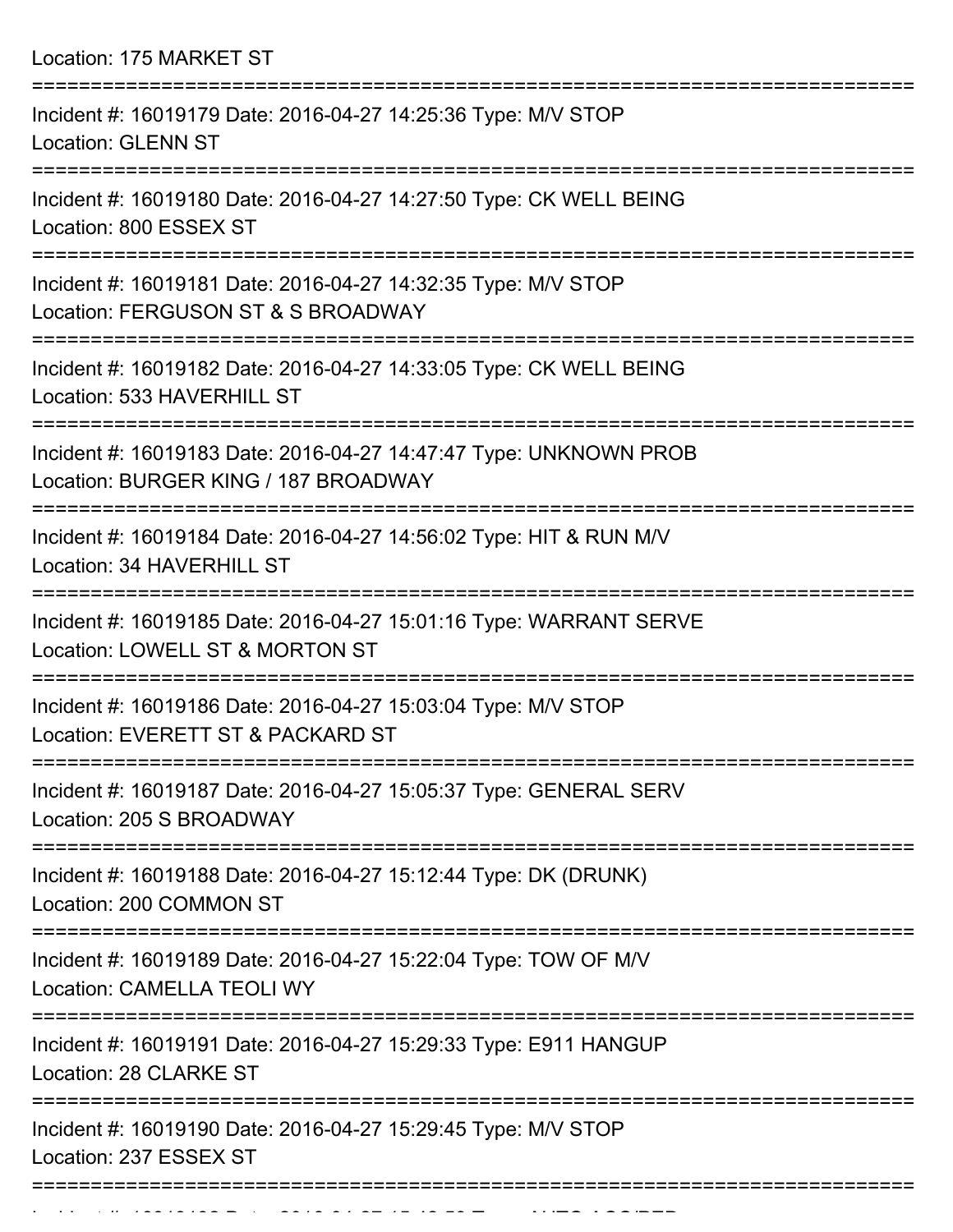Location: 141 FOSTER ST

| Incident #: 16019193 Date: 2016-04-27 15:54:36 Type: FIGHT<br>Location: OSGOOD ST                                                  |
|------------------------------------------------------------------------------------------------------------------------------------|
| Incident #: 16019194 Date: 2016-04-27 16:22:25 Type: ALARM/BURG<br>Location: FIGUEROA RESD / 35 CHICKERING ST                      |
| Incident #: 16019195 Date: 2016-04-27 16:27:15 Type: TOW OF M/V<br>Location: 22 WOODLAND ST                                        |
| Incident #: 16019196 Date: 2016-04-27 16:30:05 Type: SUS PERS/MV<br>Location: UNION ST & BRIDGE                                    |
| Incident #: 16019197 Date: 2016-04-27 16:34:54 Type: INVEST CONT<br>Location: 81 RAILROAD ST                                       |
| Incident #: 16019198 Date: 2016-04-27 16:35:48 Type: UNWANTEDGUEST<br>Location: 137 BENNINGTON ST FL 1STFL                         |
| Incident #: 16019199 Date: 2016-04-27 16:44:30 Type: M/V STOP<br>Location: COMMON ST & NEWBURY ST                                  |
| Incident #: 16019200 Date: 2016-04-27 16:49:50 Type: M/V STOP<br>Location: BRADFORD ST & BROADWAY                                  |
| Incident #: 16019201 Date: 2016-04-27 16:52:23 Type: WARRANT SERVE<br>Location: 499 ESSEX ST                                       |
| =====================<br>Incident #: 16019202 Date: 2016-04-27 17:11:54 Type: UNWANTEDGUEST<br>Location: 137 BENNINGTON ST #1 FL 1 |
| Incident #: 16019203 Date: 2016-04-27 17:40:20 Type: NOTIFICATION<br>Location: 103 MAY ST FL 1                                     |
| Incident #: 16019204 Date: 2016-04-27 17:42:32 Type: THREATS<br>Location: 12 HOBSON ST                                             |
| Incident #: 16019205 Date: 2016-04-27 17:46:02 Type: M/V STOP<br>Location: LAWRENCE ST & STEARNS AV                                |
|                                                                                                                                    |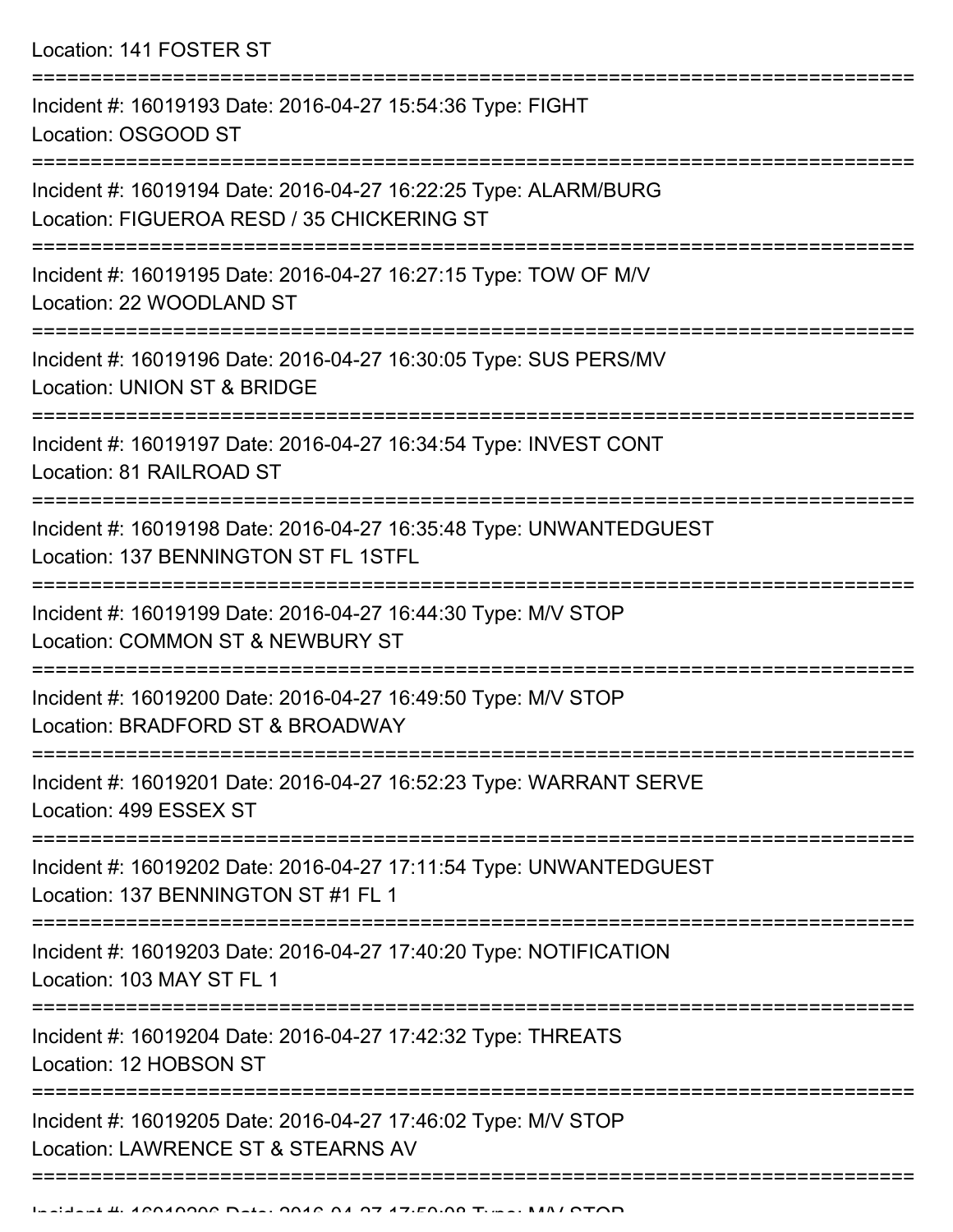| Location: KINGSTON ST & S BROADWAY                                                                                              |
|---------------------------------------------------------------------------------------------------------------------------------|
| Incident #: 16019207 Date: 2016-04-27 18:04:22 Type: M/V STOP<br>Location: 99 BRADFORD ST                                       |
| Incident #: 16019208 Date: 2016-04-27 18:15:37 Type: DISORDERLY<br>Location: BROOK ST & UNION ST                                |
| Incident #: 16019209 Date: 2016-04-27 18:16:22 Type: M/V STOP<br>Location: PAISANO'S / 265 MERRIMACK ST                         |
| :===========================<br>Incident #: 16019211 Date: 2016-04-27 18:22:36 Type: M/V STOP<br>Location: BROADWAY & LOWELL ST |
| Incident #: 16019210 Date: 2016-04-27 18:23:14 Type: M/V STOP<br>Location: HAVERHILL ST & WHITE ST                              |
| ==========================<br>Incident #: 16019212 Date: 2016-04-27 18:23:42 Type: M/V STOP<br>Location: BROADWAY & LOWELL ST   |
| Incident #: 16019213 Date: 2016-04-27 18:24:43 Type: M/V STOP<br>Location: BROADWAY & LOWELL ST                                 |
| Incident #: 16019214 Date: 2016-04-27 18:41:38 Type: 911 HANG UP<br>Location: 530 BROADWAY                                      |
| Incident #: 16019215 Date: 2016-04-27 18:46:07 Type: DK (DRUNK)<br>Location: BROADWAY & LOWELL ST                               |
| Incident #: 16019216 Date: 2016-04-27 18:47:27 Type: INVEST CONT<br>Location: 9 ODILE CT                                        |
| Incident #: 16019217 Date: 2016-04-27 18:50:20 Type: DRUG OVERDOSE<br>Location: 66 PARKER ST                                    |
| =================<br>Incident #: 16019218 Date: 2016-04-27 19:09:24 Type: AUTO ACC/PI<br>Location: 12 METHUEN ST                |
| Incident #: 16019219 Date: 2016-04-27 19:13:53 Type: MAL DAMAGE<br><b>Location: 14 MARKET ST</b>                                |
|                                                                                                                                 |

Incident #: 16019220 Date: 2016-04-27 19:34:29 Type: DRUG VIO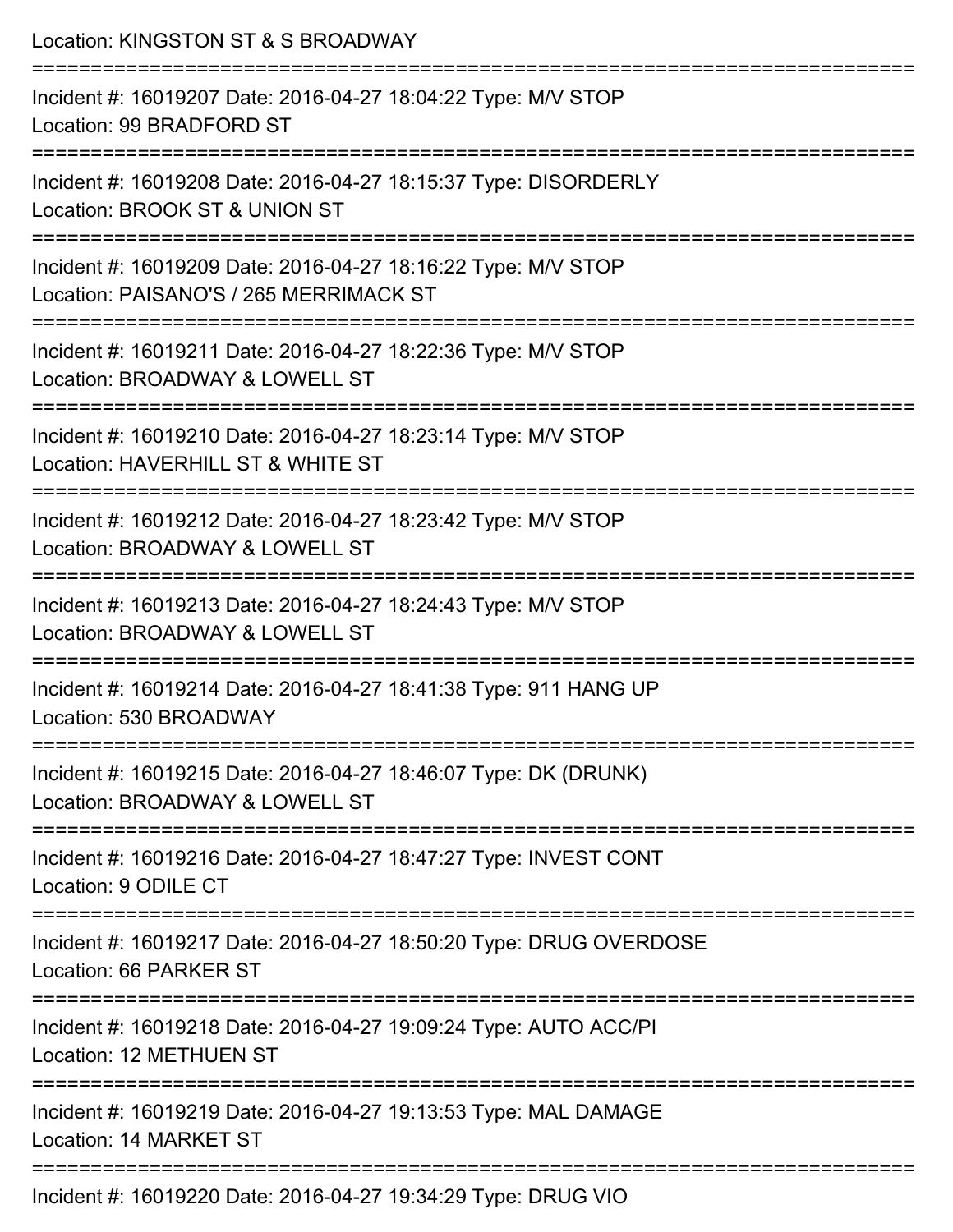| Incident #: 16019221 Date: 2016-04-27 19:50:57 Type: AUTO ACC/NO PI<br>Location: 270 CANAL ST                                 |
|-------------------------------------------------------------------------------------------------------------------------------|
| Incident #: 16019222 Date: 2016-04-27 20:48:56 Type: UNKNOWN PROB<br>Location: AMES ST & HAVERHILL ST                         |
| Incident #: 16019223 Date: 2016-04-27 21:03:12 Type: MISSING PERS<br>Location: THE GERMAN HOME / 374 HOWARD ST                |
| Incident #: 16019224 Date: 2016-04-27 21:15:56 Type: AUTO ACC/UNK PI<br>Location: BROADWAY & PARK ST                          |
| Incident #: 16019225 Date: 2016-04-27 21:45:58 Type: DISORDERLY<br>Location: BELLEVUE ST & HILLTOP AV                         |
| Incident #: 16019227 Date: 2016-04-27 21:56:34 Type: WARRANT SERVE<br>Location: LAWRENCE GENERAL HOSPITAL / 1 GENERAL ST      |
| Incident #: 16019226 Date: 2016-04-27 21:57:33 Type: DOMESTIC/PROG<br>Location: 27 FAIRMONT ST FL 1                           |
| Incident #: 16019228 Date: 2016-04-27 22:00:37 Type: DISTURBANCE<br>Location: 27 FAIRMONT ST #1 FL 1                          |
| :=============================<br>Incident #: 16019229 Date: 2016-04-27 22:05:13 Type: RECOV/STOL/MV<br>Location: 22 BYRON AV |
| Incident #: 16019230 Date: 2016-04-27 22:29:40 Type: M/V STOP<br>Location: BROADWAY & CROSS ST                                |
| Incident #: 16019231 Date: 2016-04-27 22:33:09 Type: ALARM/BURG<br>Location: VICTOR JARUIS 978-685-9388 / 327 HAVERHILL ST    |
| Incident #: 16019232 Date: 2016-04-27 22:33:12 Type: M/V STOP<br>Location: 342 BROADWAY                                       |
| Incident #: 16019233 Date: 2016-04-27 23:01:08 Type: SUS PERS/MV<br>Location: ALLEN ST & SUMMER ST                            |
| Incident #: 16019234 Date: 2016-04-27 23:22:07 Type: MAN DOWN                                                                 |